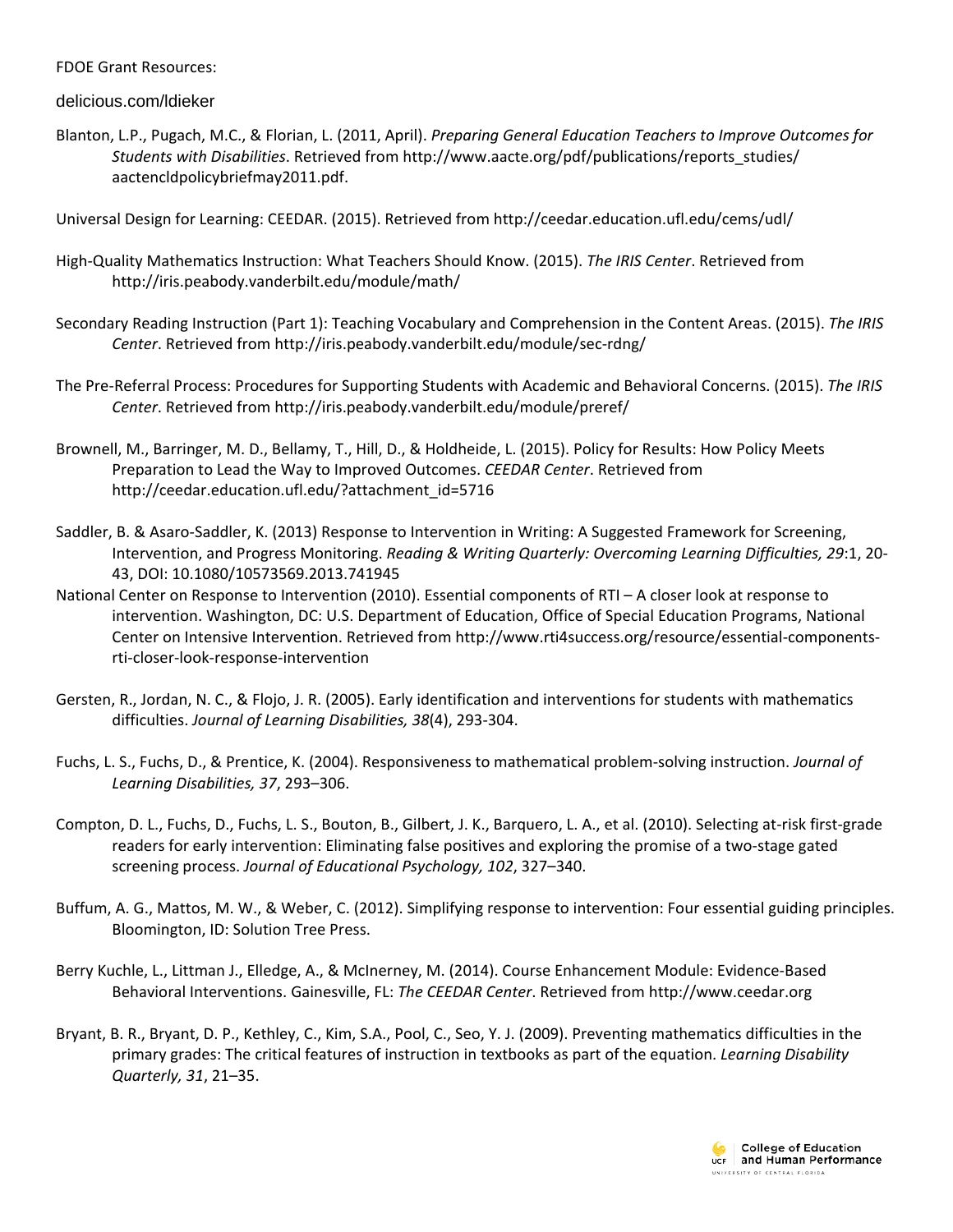- Center on Response to Intervention at American Institutes for Research. (2012). RTI implementer series module 3: Multilevel prevention system. Washington, DC: US Department of Education, Office of Special Education Programs, *Center on Response to Intervention at American Institutes for Research*. Retrieved from http://www.rti4success.org/resource/rti-implementer-series-module-3-multi-levelprevention-system
- The IRIS Center for Training Enhancements. (2010). Fidelity of implementation: Selecting and implementing evidencebased practices and programs. Retrieved from http://iriscenter.wpengine.com/module/fid/#content
- The IRIS Center for Training Enhancements. (2010). RTI: Mathematics. Retrieved from http://iris.peabody.vanderbilt.edu/module/rti-math/#content
- National Center on Student Progress Monitoring. (2008). Using curriculum-based measurements in response to intervention framework: Using CBM to determine response to intervention manual. Washington, DC: Office of Special Education Programs, National Center on Student Progress Monitoring. Retrieved from http://www.rti4success.org/resource/using-cbm-determine-response-intervention
- Able, H., Sreckovic, M. A., Schultz, T. R., Garwood, J. D., & Sherman, J. (2015). Views from the trenches: Teacher and student supports needed for full inclusion of students with ASD. Teacher Education And Special Education, 38(1), 44-57.
- Allday, R. A., Nielsen-Gatti, S., & Hudson, T. M. (2013). Preparation for inclusion in teacher education pre-service curricula. Teacher Education and Special Education, 35(4), 298-311. doi: 10.1177/0888406413497485
- Cyr, E., McDiarmid, P., Halpin, B., Stratton, J., & Davis-Delano, L. C. (2012). Creating a dual licensure program in elementary and special education that prepares culturally responsive teachers. Interdisciplinary Journal Of Teaching And Learning, 2(3), 158-168.
- Fuchs, L. S., Fuchs, D., Compton, D. L., Wehby, J., Schumacher, R. F., Gersten, R., & Jordan, N. C. (2015). Inclusion versus specialized intervention for very-low-performing students: What does "access" mean in an era of academic challenge? Exceptional Children, 81(2), 134-157.
- Fullerton, A., Ruben, B. J., McBride, S., & Bert, S. (2011). Development and design of a merged secondary and special education teacher preparation program. Teacher Education Quarterly, 38(2), 27-44.
- Hwang, Y., & Evans, D. (2011). Attitudes towards Inclusion: Gaps between belief and practice. International Journal Of Special Education, 26(1), 136-146.
- Jorgensen, C. M., & Lambert, L. (2012). Inclusion means more than just being "in:" Planning full participation of students with intellectual and other developmental disabilities in the general education classroom. International Journal Of Whole Schooling, 8(2), 21-36.
- Kahn, S., & Lewis, A. R. (2014). Survey on teaching science to K-12 students with disabilities: Teacher preparedness and attitudes. Journal Of Science Teacher Education, 25(8), 885-910.
- La Salle, T. P., Roach, A. T., & McGrath, D. (2013). The relationship of IEP quality to curricular access and academic achievement for students with disabilities. International Journal Of Special Education, 28(1), 135-144.
- McLeskey, J., Waldron, N. L., & Redd, L. (2014). A case study of a highly effective, inclusive elementary school. Journal Of Special Education, 48(1), 59-70.

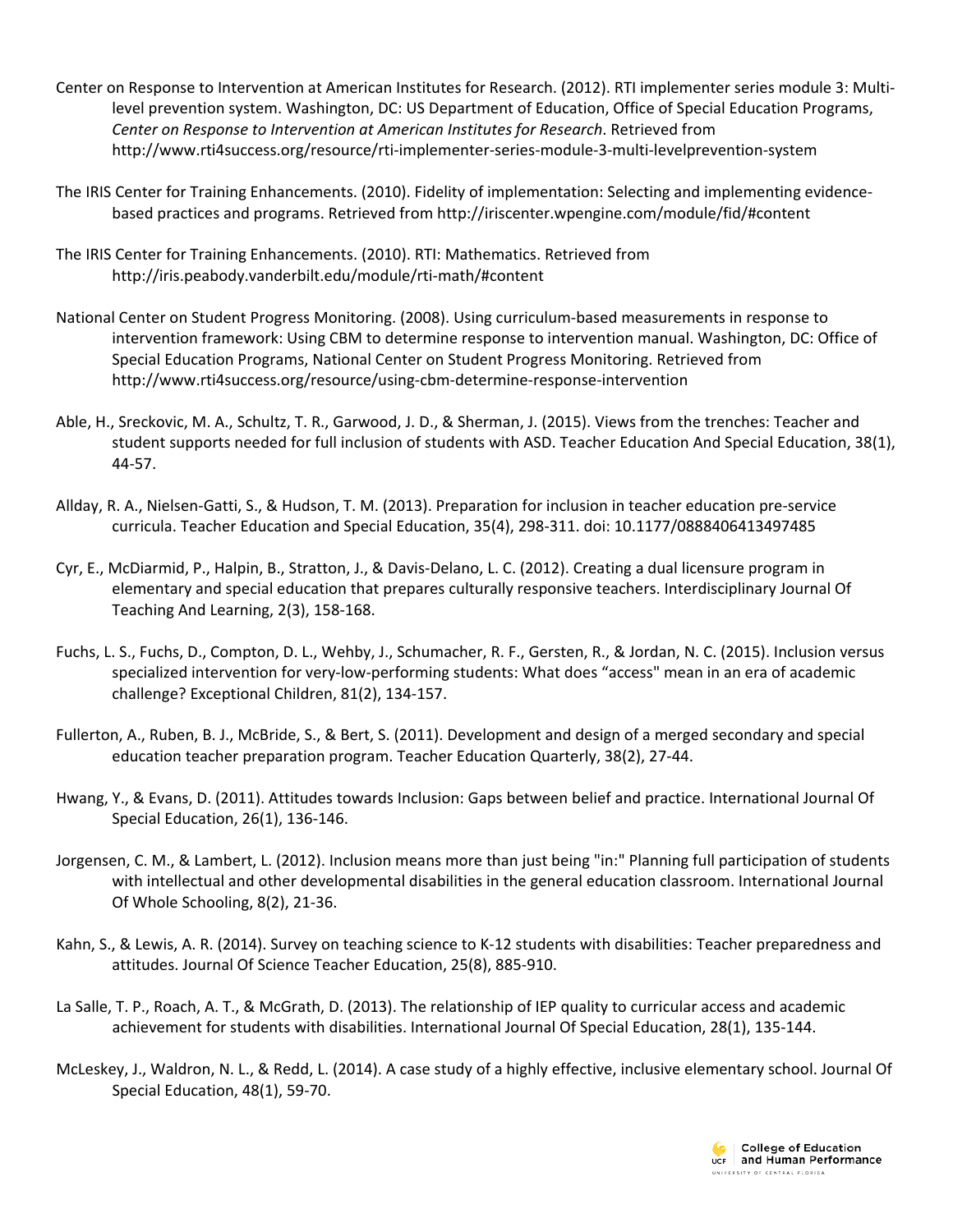- McCray, E. D., & McHatton, P. A. (2011). "Less afraid to have "them" in my classroom": Understanding pre-service general educators' perceptions about inclusion. Teacher Education Quarterly, 38(4), 135-155.
- Nusbaum, E. A. (2013). Vulnerable to exclusion: The place for segregated education within conceptions of inclusion. International Journal Of Inclusive Education, 17(12), 1295-1311.
- Sermier Dessemontet, R., & Bless, G. (2013). The impact of including children with intellectual disability in general education classrooms on the academic achievement of their low-, average-, and high-achieving peers. Journal Of Intellectual & Developmental Disability, 38(1), 23-30.
- Williamson, P., & McLeskey, J. (2011). An investigation into the nature of inclusion problem-solving teams. Teacher Educator, 46(4), 316-334.
- Yidiz, N. G. (2015). Teacher and student behaviors in inclusive classrooms. Educational Sciences: Theory and Practice, 15(1), 177-184.
- Youngs, P., Jones, N., & Low, M. (2011). How beginning special and general education elementary teachers negotiate role expectations and access professional resources. Teachers College Record, 113(7), 1506-1540.
- Zion, S., & Sobel, D. M. (2014). Mapping the gaps: Redesigning a teacher education program to prepare teachers for inclusive, urban U.S. schools. Journal Of The International Association Of Special Education, 15(2), 63-73.

Additional resources:

(1) Improving College and Career Readiness for Students with Disabilities (PDF) by - COLLEGE & CAREER READINESS & SUCCESS Center at American Institutes for Research MARCH 2013 [http://www.ccrscenter.org/sites/default/files/Improving%20College%20and%20Career%20Readiness%20for%20Studen](http://www.ccrscenter.org/sites/default/files/Improving%20College%20and%20Career%20Readiness%20for%20Students%20with%20Disabilities.pdf) [ts%20with%20Disabilities.pdf](http://www.ccrscenter.org/sites/default/files/Improving%20College%20and%20Career%20Readiness%20for%20Students%20with%20Disabilities.pdf)

(2) College and Career Readiness (website) by - FLDOE <http://www.fldoe.org/schools/higher-ed/fl-college-system/college-career-readiness.stml>

(3) Reauthorizing ESEA: Making Research Relevant, Students With Disabilities *A Pocket Guide* (PDF) by - US Dep. Of Education, ESEA, 2012 <http://files.eric.ed.gov/fulltext/ED530795.pdf>

(4) Every Student Succeeds Act - Library of Congress link (Signed December 10, 2015) [http://thomas.loc.gov/cgi-bin/query/z?c114%3AS.1177%3A](http://thomas.loc.gov/cgi-bin/query/z?c114:S.1177:)

(5) Every Student Succeeds Act (PDF) US Congress (391 pages) <https://www.gpo.gov/fdsys/pkg/BILLS-114s1177enr/pdf/BILLS-114s1177enr.pdf>

(6) ESEA Fact Sheet US DOE <https://www.whitehouse.gov/the-press-office/2015/12/03/fact-sheet-congress-acts-fix-no-child-left-behind>

(7[\)http://www.udlcenter.org/implementation/examples](http://www.udlcenter.org/implementation/examples)

(8[\) http://www.floridainclusionnetwork.com/internet-sources/#Informational](http://www.floridainclusionnetwork.com/internet-sources/#Informational)